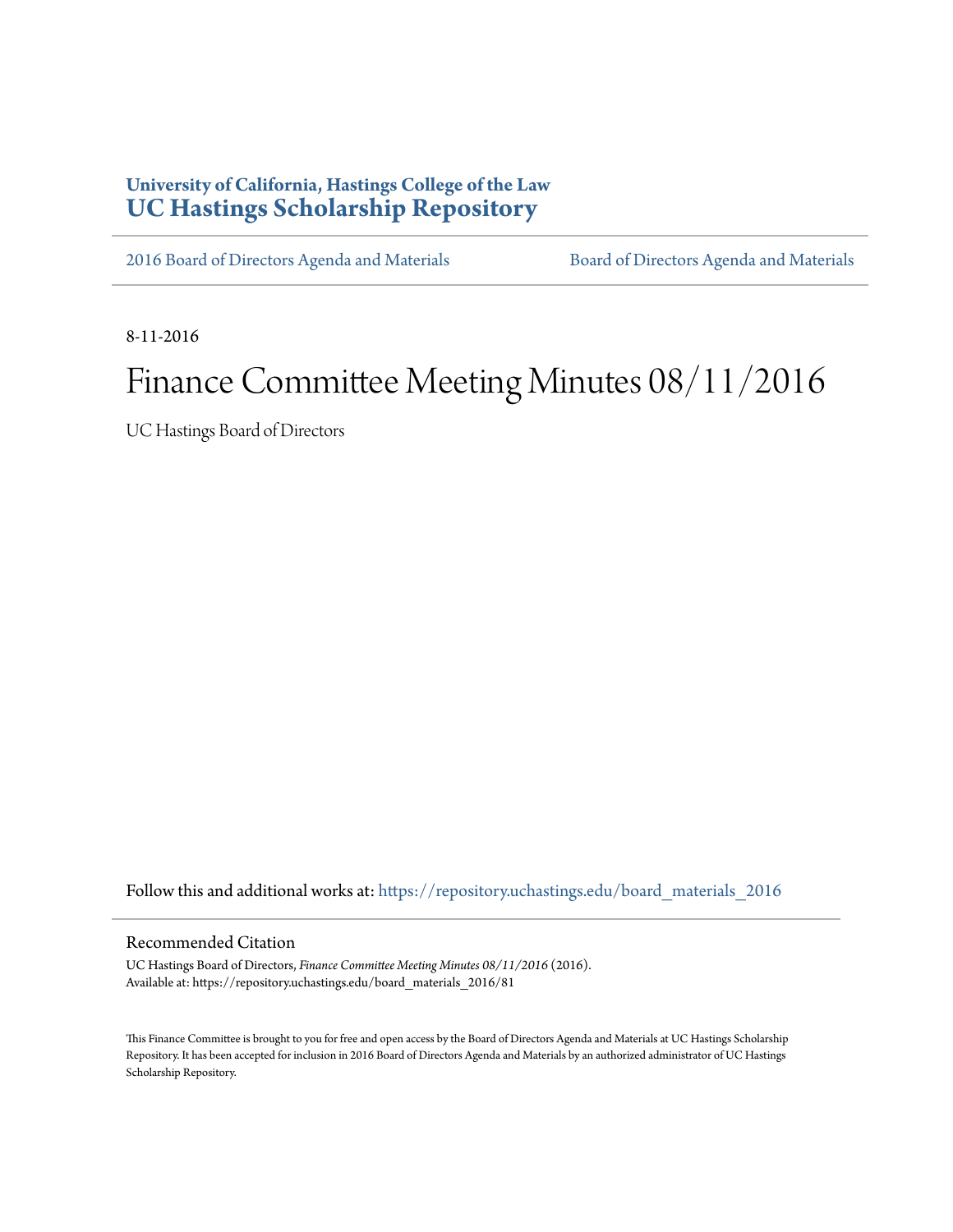

# **UNIVERSITY OF CALIFORNIA HASTINGS COLLEGE OF THE LAW**

# **FINANCE COMMITTEE MEETING OPEN MEETING MINUTES AUGUST 11, 2016**

#### 1. Roll Call

Chair Don Bradley Director Tina Combs Director Marci Dragun Director Claes Lewenhaupt Director Courtney Power Director Chip Robertson

- 2. Public Comment Period None.
- 3. Approval of Minutes May 12, 2016

Chair Donald Bradley called for approval of the May 12, 2016 minutes. Chief Financial Officer David Seward requested a change to the minutes to reflect that Chief Financial Officer David Seward requested a seven percent increase for residential rates of the Tower and a five percent increase in penthouse rates of the Tower. The minutes were approved subject to revisions.

4. 2015-16 Year-end Investment Report

Chief Financial Officer David Seward explained the investment report data, as of May 31, 2016. He received a June 30, 2016 report from the UCOP Office of the Treasurer on the year-end total return for the general endowment pool. He reported that the return on the College's invested funds in the general endowment pool for the fiscal year was a negative 3.54 percent, above the UC policy benchmark of a negative 1.75 percent in total return. Chief Financial Officer David Seward said he has asked the assistant treasurer of the UCOP to visit, possibly during the next Finance Committee meeting in November, to discuss the report.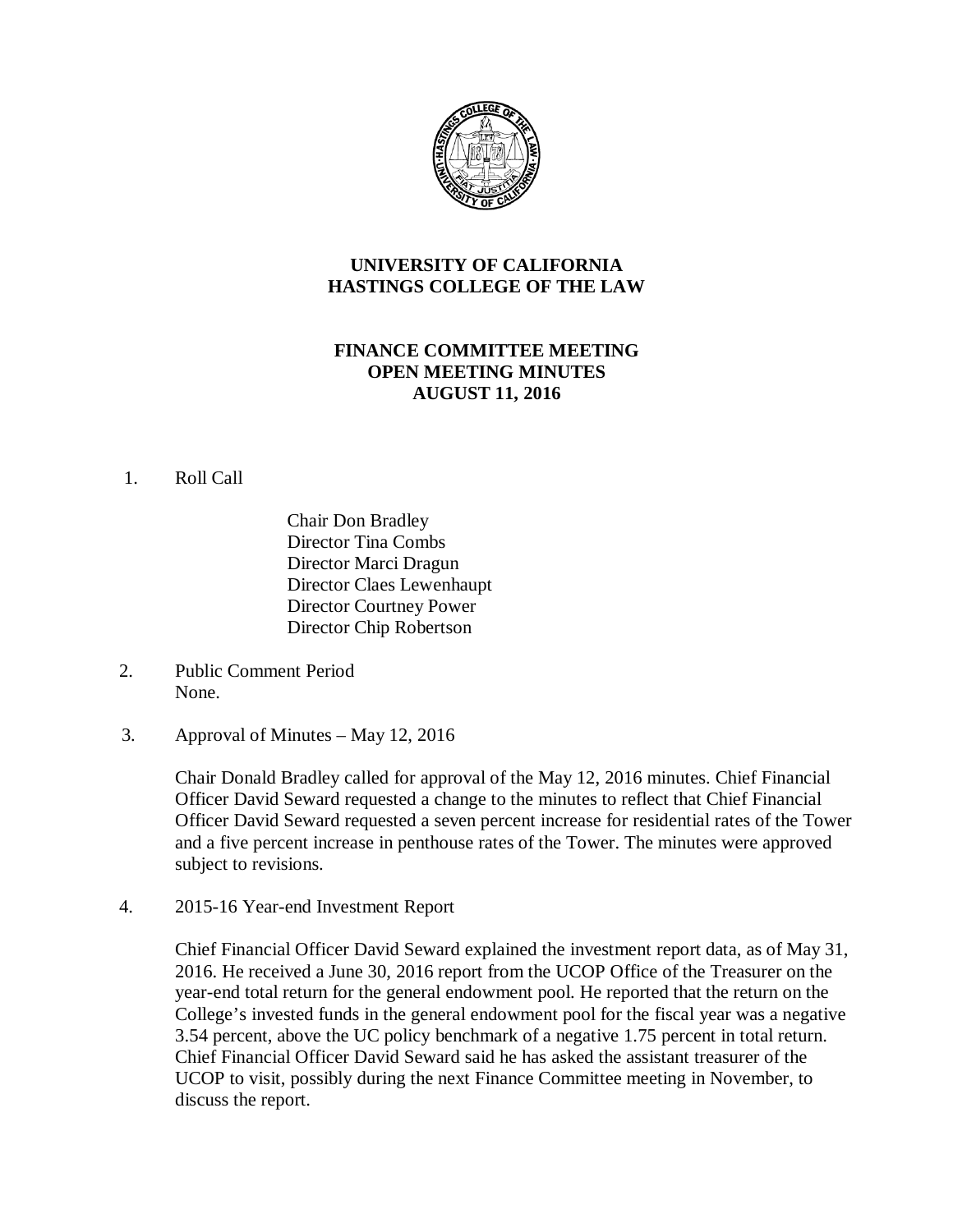#### 5. State Budget Report - Preliminary 2015-16 Year-end

Chief Financial Officer David Seward provided the year-end State Budget Report. He reported that the College started the 2015-2016 fiscal year with a budget that forecasted a state deficit of \$3.6 million due. The projected total revenue for the fiscal year was \$52.7 million and the projected total expenses were \$56.3 million. The mid-year revision captured unspent financial aid allocations, salary savings, and a number of cost reductions. This resulted in a deficit reduction, reduced from \$3.6 million to \$2.3 million. At June 30, 2016, year-end, the state budget deficit was \$1.9 million. This amount included the impact of \$1 million in unrealized loss from the investments in the general endowment pool. Chief Financial Officer David Seward noted that for the 2015-2106 fiscal year expenditures were down and revenues were stable.

In response to inquiry about the \$1 million loss, Chief Financial Officer David Seward explained that these were related to market losses.

#### 6. Core Operations - State Budget for 2016-17

Chief Financial Officer David Seward presented a power point on the state budget for 2016-2017. He reported that there is a deficit of \$5.9 million. This deficit reflects planned enrollment which was reported at 354 students as of August 11, 2016, though Chief Financial Officer David Seward anticipated melt. The budget also included ten percent growth in general fund support at \$1 million and an additional \$2 million in restricted deferred maintenance funds. The number of L.L.M. students increased from the previous year, but did not hit the target enrollment number of 28 students. Revenue from MSL students has decreased. These variances result in flat revenue. For the 2017 fiscal year he projected a \$4 million to \$5 million institution-wide deficit.

Acting Chancellor & Dean David Faigman discussed establishing an endowment campaign for student scholarship money and support. He mentioned bringing in someone from the University of Virginia (UVA) who has had success raising money for the UVA endowment. He also mentioned engaging alumni in contributing to the endowment.

Acting Chancellor & Dean David Faigman discussed opportunities to broaden the College's grant receipts and mentioned the HPL program. This program offers a jointlyconferred degree with UCSF. He also explained that the L.L.M. program remains another area for potential revenue, though the College competes with UC Berkeley School of Law for L.L.M. enrollment. Director Courtney Power agreed to attend a meeting with Professor Richard Boswell and Professor Keith Hand to discuss specialized L.L.M. programs.

Upon motion duly made, seconded, and carried, the Finance Committee approved the State Budget for 2016-2017.

7. Core Operations – State Budget Planning for 2017-18

Chief Financial Officer David Seward noted that the College is obligated to tender its budget package to the California Department of Finance in October and it must be finalized by December. Chief Financial Officer David Seward projected a \$1 million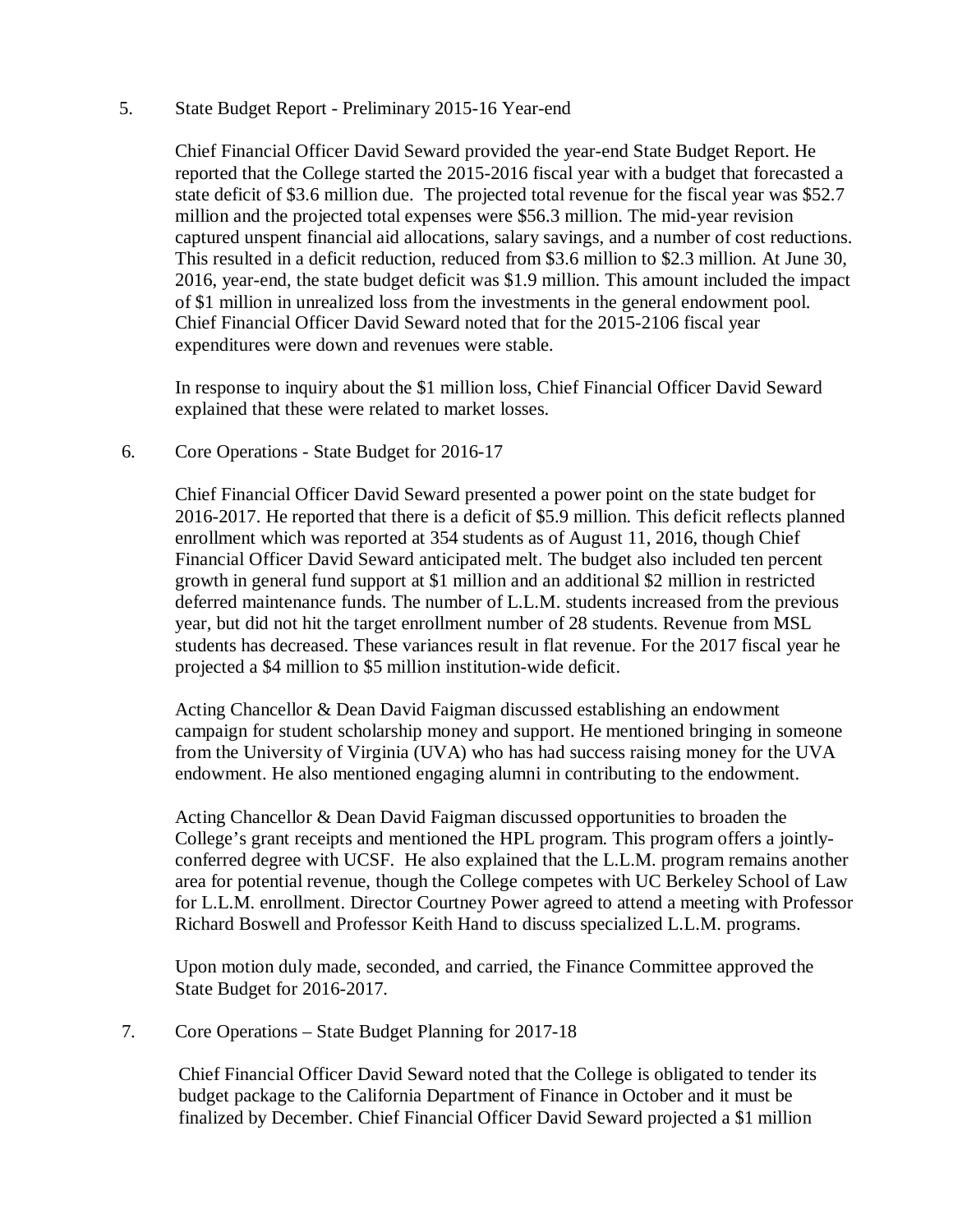increase on the general fund, provided fees remain flat. Chief Financial Officer David Seward clarified that this projection is predicated on funding increases related to the renewal of Proposition 30. He also discussed a plan to draft a funding proposal to be presented to the California Department of Finance requesting an augmentation in funds that would put the College on par with the UC law schools.

Chief Financial Officer David Seward mentioned a need to codify the Long Range Campus Plan.

8. Non State Budget Report - Preliminary 2015-16 Year-end

Chief Financial Officer David Seward explained that the activities that fall within the nonstate budget report are funded through funds from restricted gifts or grants. Because these restricted gifts or grants are received in one fiscal year but disbursed over the course of two or three different fiscal years, they appear as deficits for this period.

\*9. Non State Budget for 2016-17

Chief Financial Officer David Seward reported that the College continues to distribute payouts at a rate of four percent with a cost recovery surcharge of 0.35 percent. Chief Financial Officer David Seward recommended remaining at a four percent payout and the 0.35 percent surcharge, as this structure conforms to UC practices and policies.

10. Preliminary 2015-16 Year-end Auxiliary Enterprises Budget Report

Chief Financial Officer reported that for the current fiscal year of 2016-2017, the seven percent rent increase in the Tower and parking rate changes allowed for a projection of about \$1.8 million less \$900,000 in overhead.

Director Chip Robertson inquired about the revenue limits for the auxiliaries and a lengthy discussion ensued about the issues around raising rents in the Tower or increasing parking charges.

- 11. Budget Changes 2016-17 Auxiliary Enterprises
	- \*11.1 McAllister Tower Skyroom Interior Finishes Renewal
	- \*11.2 McAllister Tower Elevator Cab Renewal
	- \*11.3 Parking Garage Special Maintenance

Chief Financial Officer David Seward explained the budget change for auxiliary enterprises for 2016-2017. He noted that the Skyroom in the Tower, the elevators in the Tower, and the parking garage will all require some maintenance and renewal.

Upon motion duly made, seconded, and carried, the Finance Committee recommended that the Board of Directors approve the budget changes for the above auxiliary enterprises.

12. State Contracts in Excess of \$50,000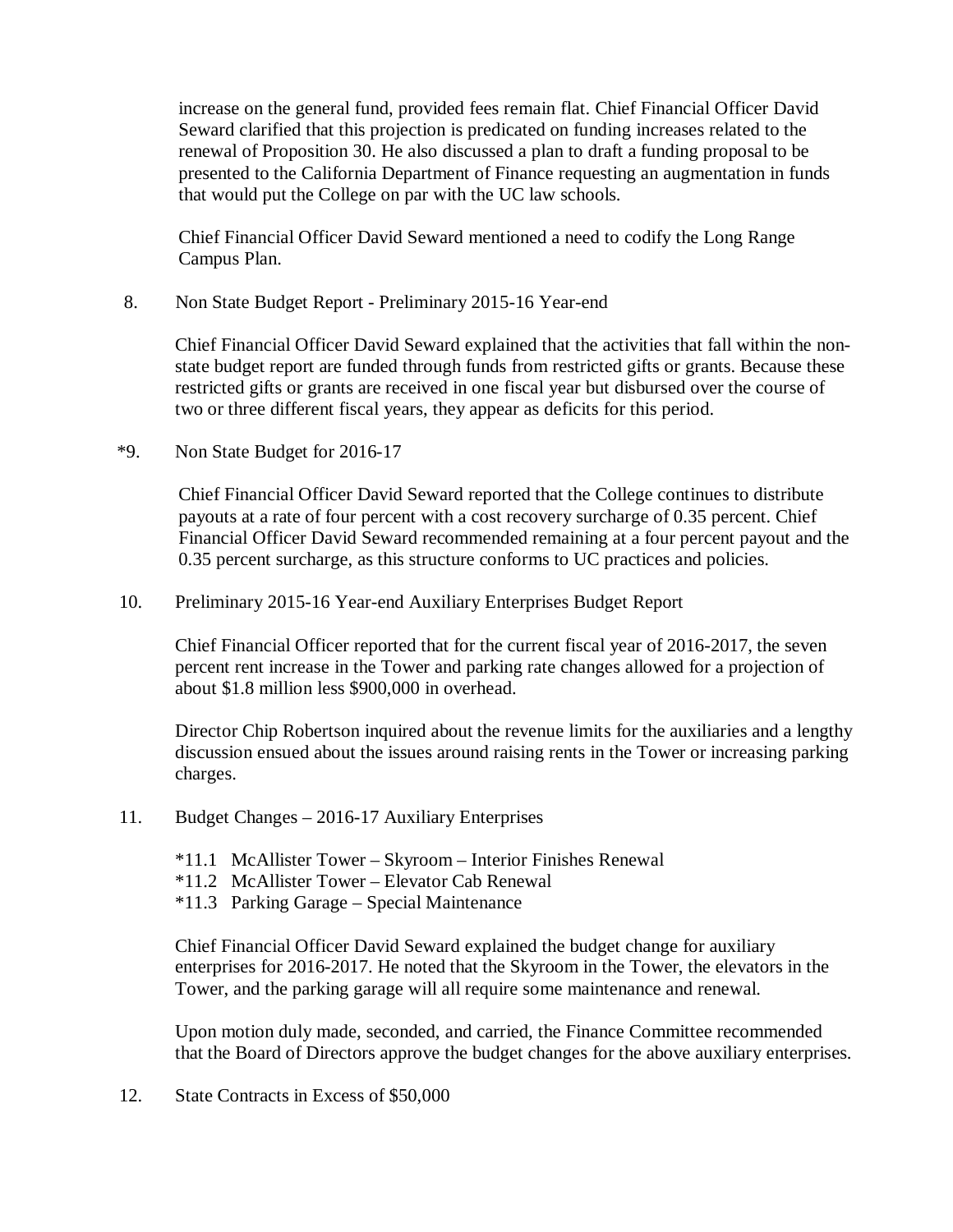### 12.1 Kane Hall Master Planning – MK Think

Chief Financial Officer David Seward mentioned the possible need to have MK Think develop a master plan for the 200 McAllister building that would tie into the development of the 333 Golden Gate building.

- 12.2 Software & Information Technology Simplrr
- 12.3 Graphics Design Mortar
- 12.4 Professional Services Partners in Communication

Upon motion duly made, seconded, and carried, the Finance Committee recommended that the Board of Directors approve the above state contracts in excess of \$50,000.

- 13. Nonstate Contracts and Grants in Excess of \$50,000
	- \*13.1 Ctr. Gender & Refugee Studies Nat'l Science Foundation **Grant**
	- \*13.2 Ctr. for Innovation Law National Science Foundation Grant

Upon motion duly made, seconded, and carried, the Finance Committee recommended that the Board of Directors approve the above non state contracts and grants in excess of \$50,000.

14. Update on Long Range Campus Plan

Chief Financial Officer David Seward reported that the College will clear its litigation period on August 14, 2016 for the certified CEQA document. He reported that the College is proceeding with predevelopment discussions with UCSF and that Perkin +Will, the UCSF architect, has finalized programming for the housing elements. UCSF will handle all the contracts related to the level three seismic modeling of 100 McAllister, while the College will retain review, editing, and joint approval on these contracts. The state issued a request for quotation (RFQ) for the 333 Golden Gate project and the bidders' conference is scheduled for a later date in August on campus.

15. Annual Report on Insurance Coverage – 2016-17

[This agenda item was not discussed.]

16. Listing of Checks and Wire Transfers over \$50,000

[This agenda item was not discussed.]

\*17. Adjournment

## **THE COMMITTEE WILL GO INTO CLOSED SESSION**

The Committee will adjourn to the closed session to consider the items listed on the Closed Session Agenda. At the conclusion of the Closed Session, the Committee will reconvene the Open